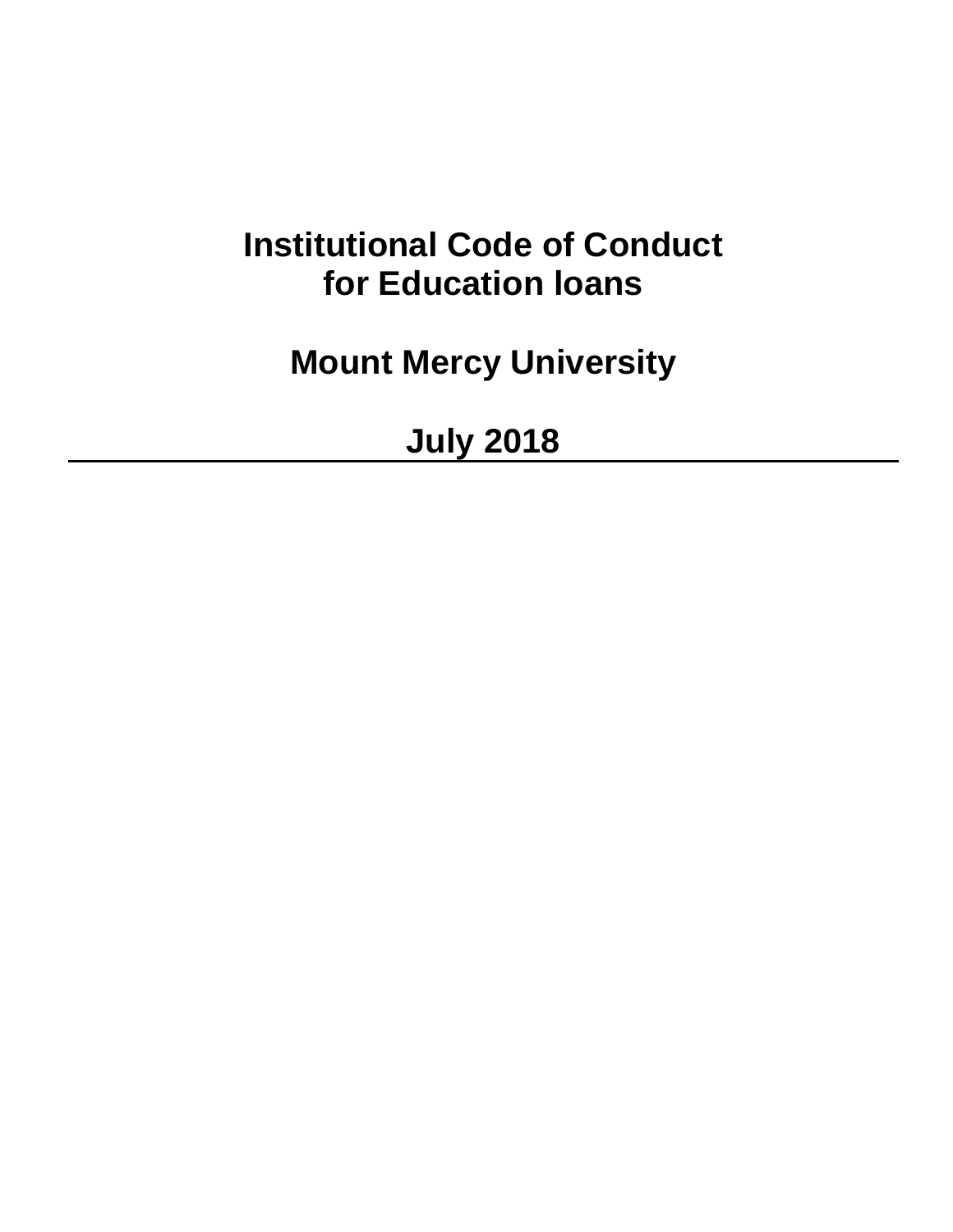# **Table of Contents**

| <b>Advisory Councils</b>   |                                                                                       |  |
|----------------------------|---------------------------------------------------------------------------------------|--|
| <b>Boards of Directors</b> | Lender, Lender Servicer, Guarantor                                                    |  |
|                            | <b>Institutional Boards of Directors or Trustees</b>                                  |  |
|                            |                                                                                       |  |
|                            | <b>Bundling of Private Loans</b>                                                      |  |
|                            | <b>Choice of Lender (Borrower Choice of Lender)</b>                                   |  |
|                            | <b>Consulting and Contractual Arrangements</b>                                        |  |
|                            |                                                                                       |  |
|                            |                                                                                       |  |
| <b>Gifts</b>               |                                                                                       |  |
| <b>Loan Counseling</b>     |                                                                                       |  |
|                            | <b>Loan Terms and Conditions</b>                                                      |  |
| Lodging                    | Impermissible Activities - also see Gifts6, 19<br>Code of Conduct 7/31/2018<br>Page 1 |  |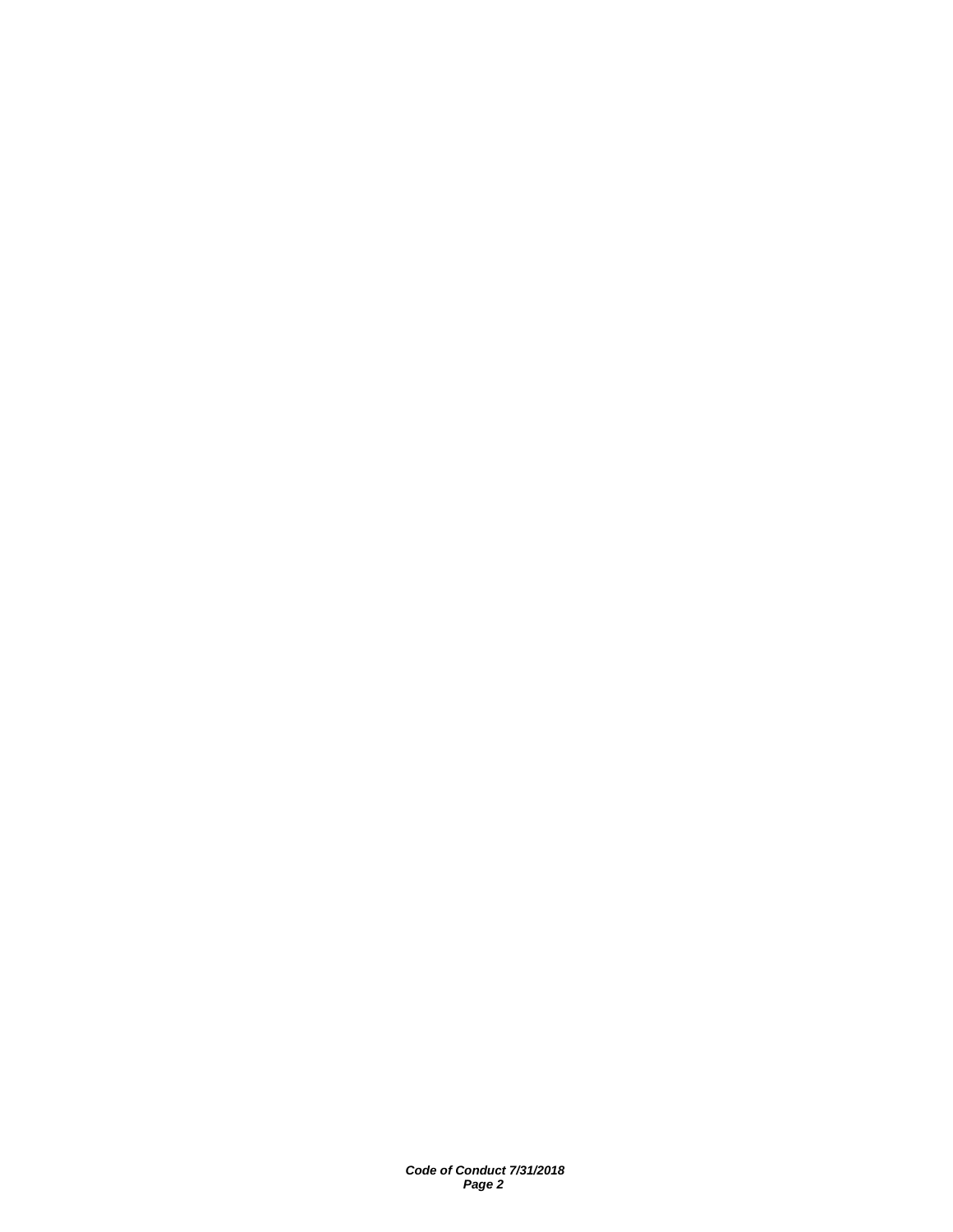| <b>Meals &amp; Refreshments</b> | Impermissible Activities - also see Gifts6, 12            |
|---------------------------------|-----------------------------------------------------------|
|                                 |                                                           |
|                                 |                                                           |
|                                 |                                                           |
|                                 | Misleading Identification of Institutional Employees 13   |
|                                 |                                                           |
| <b>Opportunity Pool Loans</b>   |                                                           |
|                                 |                                                           |
|                                 |                                                           |
|                                 |                                                           |
|                                 | <b>Payment of Education Loan Costs</b>                    |
|                                 |                                                           |
|                                 |                                                           |
|                                 |                                                           |
|                                 | <b>Philanthropic Gifts/Contributions</b>                  |
|                                 |                                                           |
|                                 |                                                           |
|                                 |                                                           |
|                                 |                                                           |
|                                 |                                                           |
|                                 |                                                           |
|                                 |                                                           |
| <b>Publications</b>             |                                                           |
|                                 |                                                           |
|                                 |                                                           |
|                                 |                                                           |
| <b>Receptions</b>               |                                                           |
|                                 |                                                           |
|                                 | Permissible Activities                                    |
|                                 |                                                           |
|                                 |                                                           |
| <b>Staffing Assistance</b>      |                                                           |
|                                 |                                                           |
|                                 |                                                           |
|                                 |                                                           |
|                                 | State Education Grants/Scholarships/Other Financial Aid17 |
|                                 |                                                           |
|                                 |                                                           |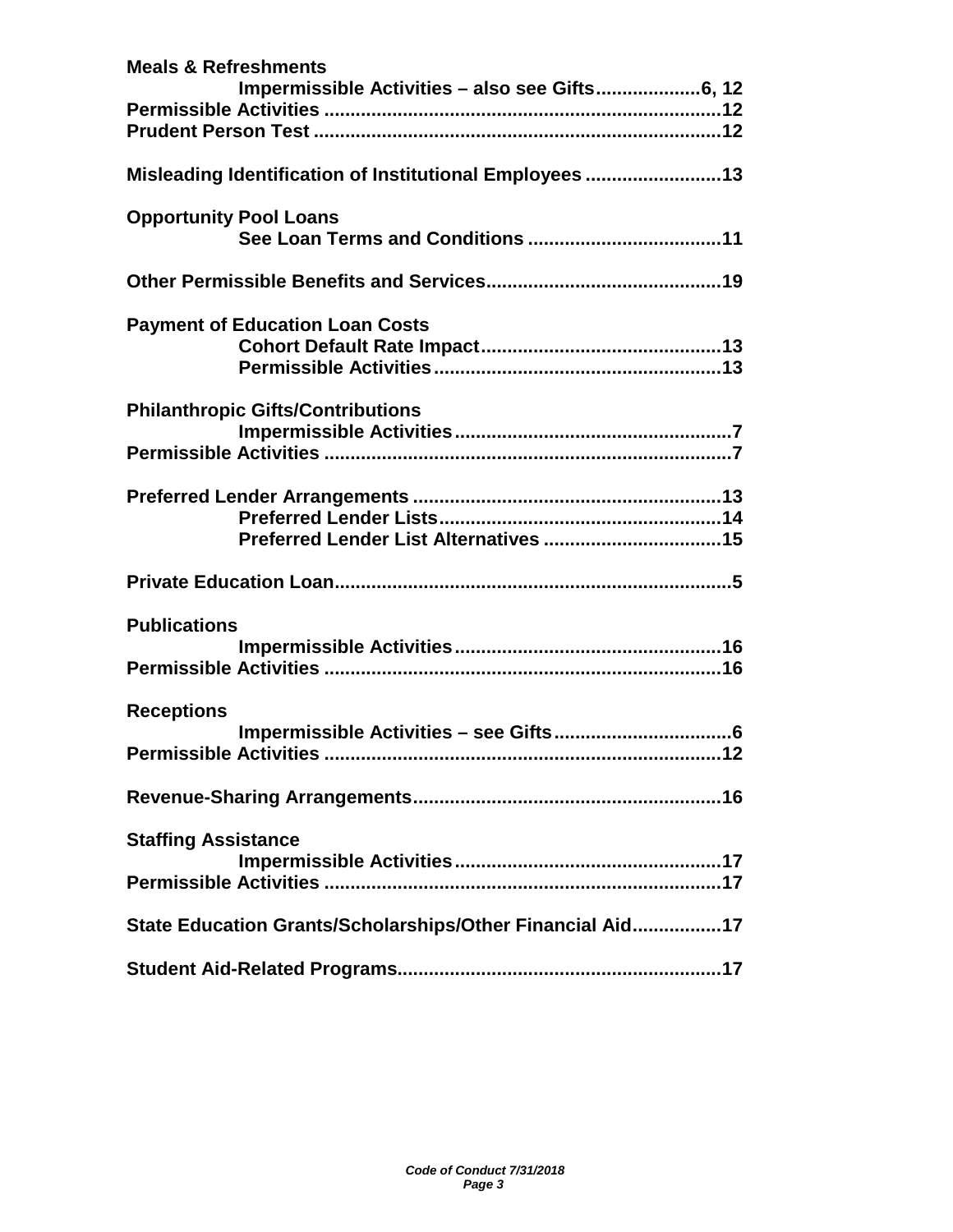| 19 |
|----|
|    |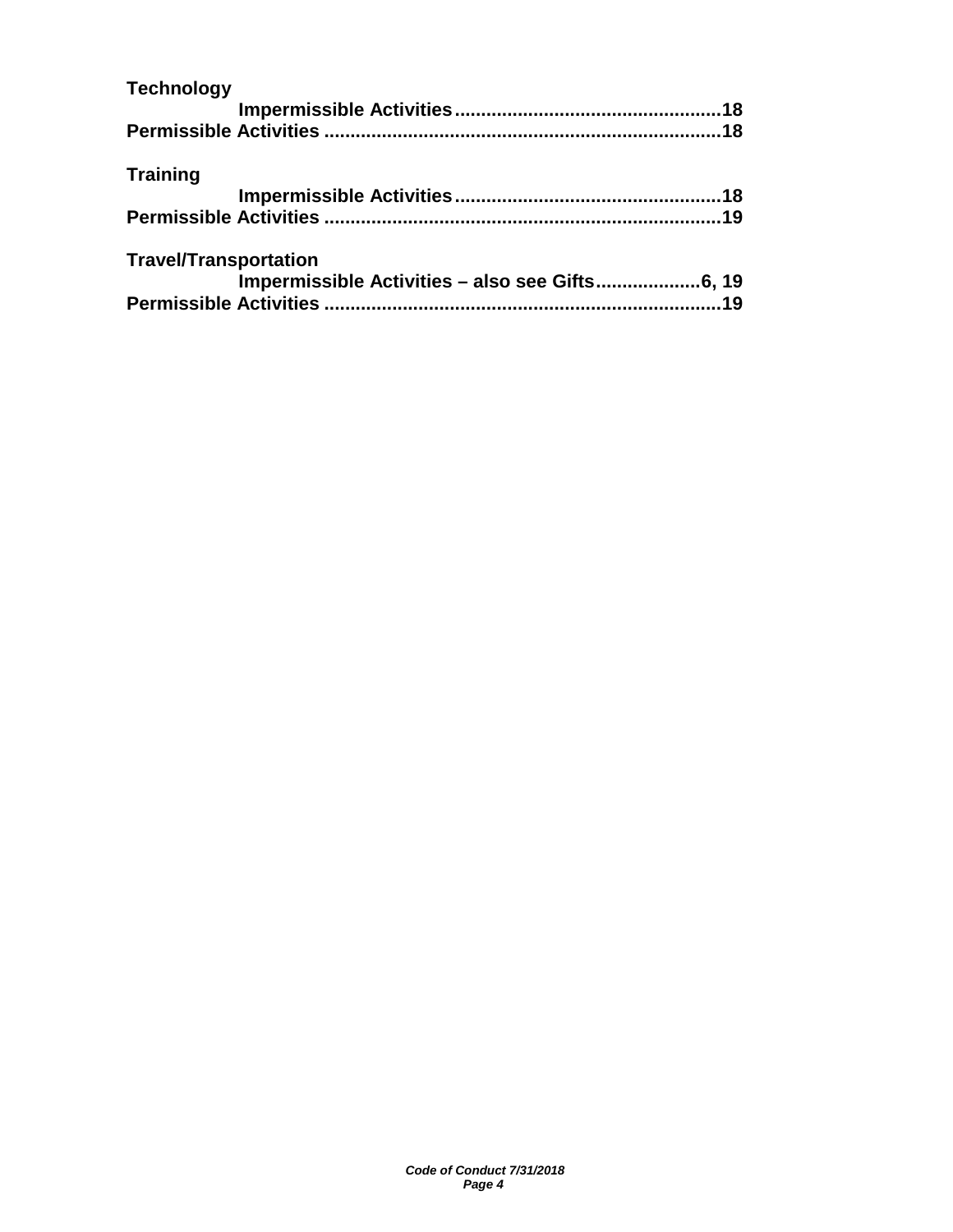## **Introduction**

Iowa Code Section 261F.2, Sections 487(a)(25)(A) and 487(e) of Title IV of the Higher Education Act (HEA), and federal regulations contained in 34 CFR 668.14(b)(27), and 34 CFR 601.21 require Mount Mercy University (referred to throughout this document as "the institution") to develop, administer, and enforce a Code of Conduct. The Code of Conduct sets forth standards for business relationships between colleges and universities, their affiliated organizations and entities, private entities that make or hold education loans (referred to throughout this document as "lender"), and guarantors of loans made under the Federal Family Education Loan Program (FFELP).

A *private education loan* is any loan that is not made under Title IV of the HEA and is issued to a borrower expressly for postsecondary education expenses, regardless of whether the loan is provided through the institution that the student attends or directly to the borrower from the lender. A private loan secured by a dwelling or an extension of credit under an open-end consumer credit plan (e.g., a home equity line of credit, or open line of credit tied to a Certificate of Deposit) is not considered a private education loan.

### *Iowa Code Section 261.F1(10)*

All the following individuals or entities associated with the institution must comply with this code of conduct governing education loan activities:

- An employee
- A contract employee
- A director or officer
- A trustee
- An agent including an "institution-affiliated organization" (see below), booster club, or other organization directly or indirectly associated with or authorized by the institution or an employee of the institution

An *institution-affiliated organization* is an organization that is directly or indirectly affiliated with us and includes, but is not limited to, an alumnus, athletic, social, academic, or professional organization.

*Iowa Code Sections 261F.2(1) and 261F.1(2) and (3); 34 CFR 601.2 definition of institution-affiliated organization*

### **Distribution Requirements**

This code of conduct must be published prominently on our Internet site.

*Iowa Code Section 261F.2(1)(b) ; 34 CFR 601.21(a)(2)(ii)*

If an institution-affiliated organization (see above) participates in a preferred lender arrangement\*, and that organization has a Web site, our Code of Conduct must be published on the institution-affiliated organization's Web site.

*34 CFR 601.21(b)(2)*

At least annually, the institution's officers, employees, and agents who have responsibilities for education loans must be informed of the provisions of this code of conduct. An institution-affiliated organization (see above) that participates in a preferred lender arrangement\* must notify its officers,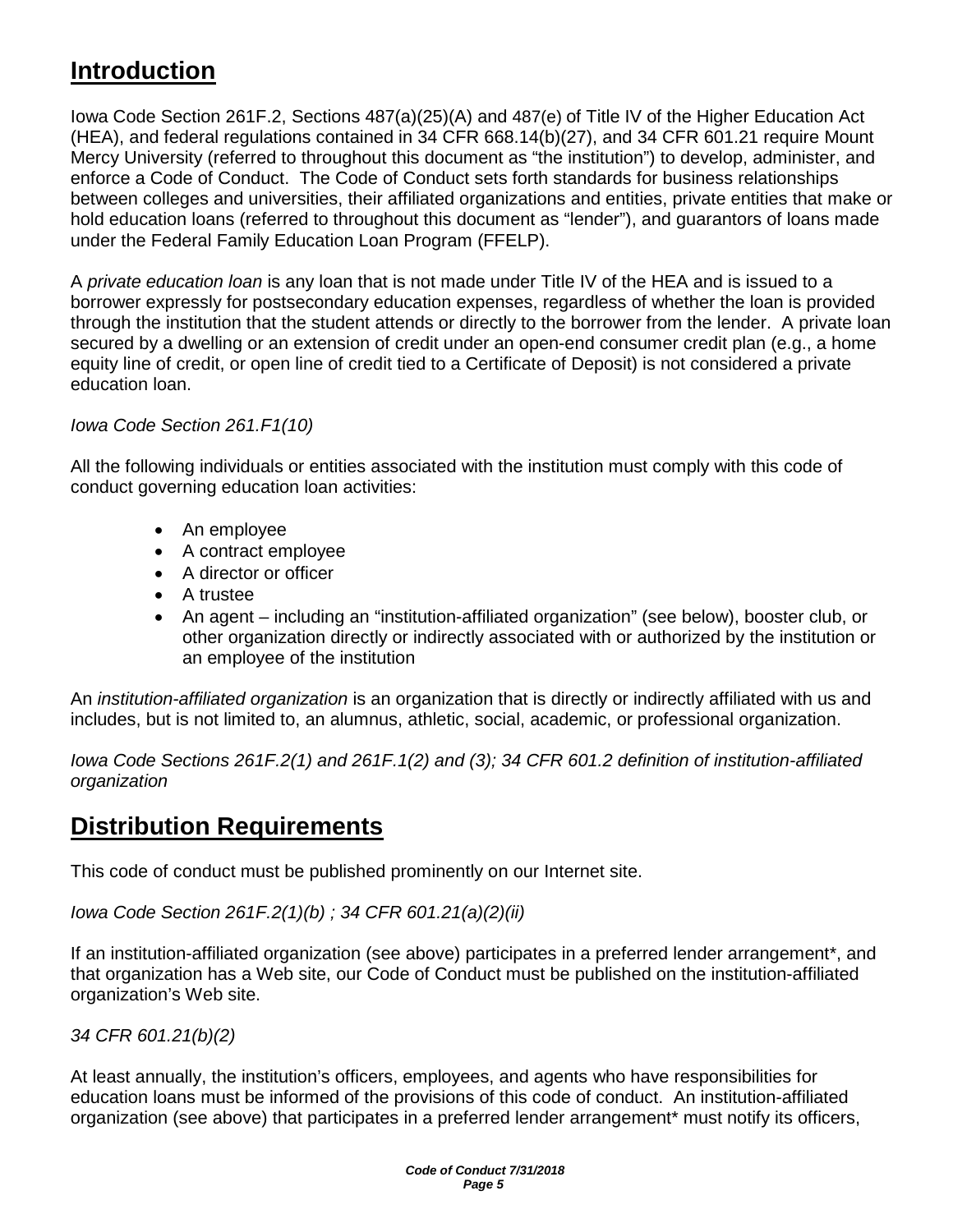employees, and agents who have responsibilities for education loans of the provisions of this Code of Conduct at least annually.

*34 CFR 601.21(a)(2)(iii) and (3)*

\*See "Preferred Lender Arrangements" for more information.

### **Gifts**

### **Impermissible Activities**

An officer, employee, or agent of the institution who is employed in the financial aid office or who otherwise has direct responsibilities with respect to education loans must not solicit or accept any gift from a lender, lender servicer, or guarantor. See exceptions below under "Permissible Activities."

#### *Gifts to Family Members or Others*

A gift to a family member of the institution's officer, employee, or agent, or a gift to an individual based on that individuals' relationship with the institution's officer, employee, or agent is not permissible if **either** of the following applies:

- The gift is given with the knowledge and acquiescence of the institution's officer, employee, or agent, **or**
- The officer, employee, or agent has reason to believe the gift was given because of that person's official position with the institution.

### *Gift Definition*

A gift means any gratuity, favor, discount, entertainment (including expenses for shows, sporting events, or alcoholic beverages), hospitality (including private parties of select training or conference attendees), loan, or other item having a monetary value of more than a "de minimus" or nominal value**<sup>1</sup>**. A gift includes services, transportation, lodging, or meals, whether provided in kind, by purchase of a ticket, payment in advance, or reimbursement after the expense has been incurred.

*Iowa Code Sections 261F.1(5) and 261F.3(1) and (2); HEA Section 487(e)(2); 34 CFR 682.200(b) Definition of "Lender" (5)(i)(A)(8); 34 CFR 682.401(e)(1)(i)(D); 34 CFR 601.21(c)(2)(i) and (ii); November 1, 2007, Federal Register, Vol. 72, No. 211, p. 61981*

### **Permissible Activities**

An officer, employee, or agent of the institution, or a member of an organization affiliated with the institution, may accept items of a "de minimus" or nominal**<sup>1</sup>** value from a lender, lender servicer, or guarantor that are offered as a form of generalized marketing or advertising or to create good will.

Examples of permissible gifts include, but are not limited to, the following:

- Pens or pencils
- Notepads; sticky-notes
- Calculators
- Small tote bags
- Other individual office supply items

**1" De minimus" or nominal value is undefined in Iowa Code, federal law or the U.S. Department of Education's regulations (34 CFR 601.21). Employees of state agencies should consult their personnel policies for any additional restrictions on the acceptance of gifts.**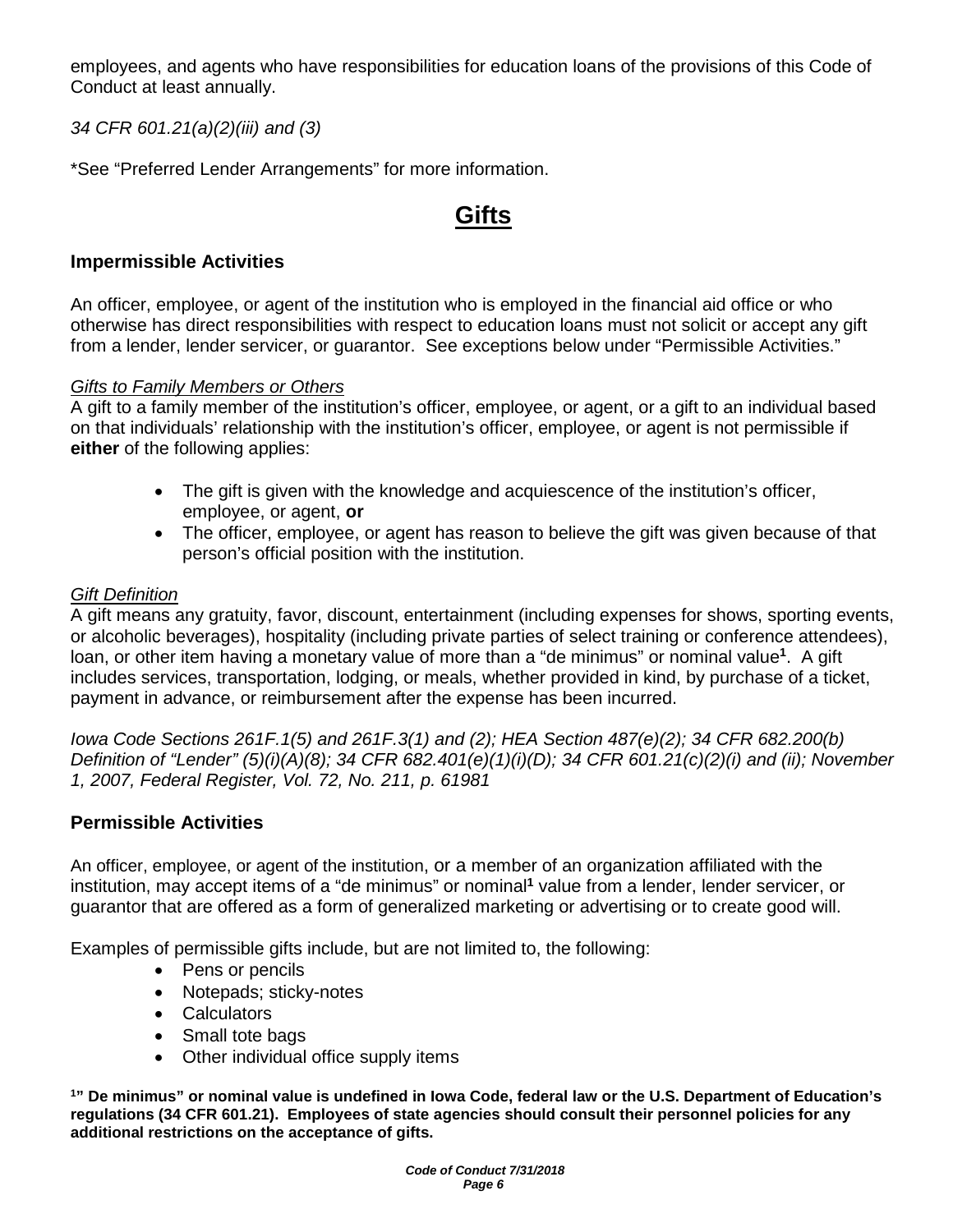An employee of the institution may also accept items of value from a lender, lender servicer, or guarantor that are also offered to the general public.

*Iowa Code Section 261F.1(5)(l) and (m); HEA Section 487(e)(2)(B); 34 CFR 682.200(b) Definition of "Lender" (5)(ii)(J); 34 CFR 682.401(e)(2)(ix)*

### **Philanthropic Gifts/Contributions to the Institution**

### **Impermissible Activities**

The institution will not accept philanthropic contributions from a lender, lender servicer, or guarantor that are related to the education loans the lender, lender servicer, or guarantor provides to our students and families, or that are made in exchange for any advantage related to education loans.

*Iowa Code Section 261F.1(5)(d); HEA Section 487(e)(2)(B)(ii)(V); 34 CFR 601.21(c)(2)(iii); 34 CFR 682.200(b) Definition of "Lender" (5)(i)(A)(9); 34 CFR 682.401(e)(1)(i)(E)*

### **Permissible Activities**

The institution may accept philanthropic contributions from a lender, lender servicer, or a guarantor that are not related to the education loans provided by the lender or guarantor, and that are not made in exchange for any advantage to the lender, guarantor, or servicer. However, we must disclose philanthropic contributions made to our institution by an education lender with whom we have a preferred lender arrangement\* under rules established by the Iowa Attorney General. (As of the date of this publication, rules for this disclosure have not been developed by the Iowa Attorney General.)

\*See "Preferred Lender Arrangements" for more information.

*Iowa Code Sections 261F.1(5)(d) and 261F.4(6); 34 CFR 601.21(c)(2)(iii)*

### **Advisory Councils**

### **Impermissible Activities**

An officer, employee, or agent of the institution who is employed in the financial aid office or who otherwise has direct responsibilities with respect to education loans must not serve on or otherwise participate in an advisory council established by a lender or its affiliate, or a group of lenders.

*Iowa Code Section 261F.3(6)*

An officer, employee, or agent of the institution who serves on an official, standing advisory council for a guarantor must not accept anything of value for that service. See the exception below for reasonable compensation under "Permissible Activities."

*HEA Section 487(e)(7); 34 CFR 601.21(c)(7)*

### **Permissible Activities**

An officer, employee, or agent of the institution who is employed in the financial aid office, or who otherwise has responsibilities with respect to education loans or other financial aid offered to our students and their families may serve on an official, standing advisory council for a guarantor, including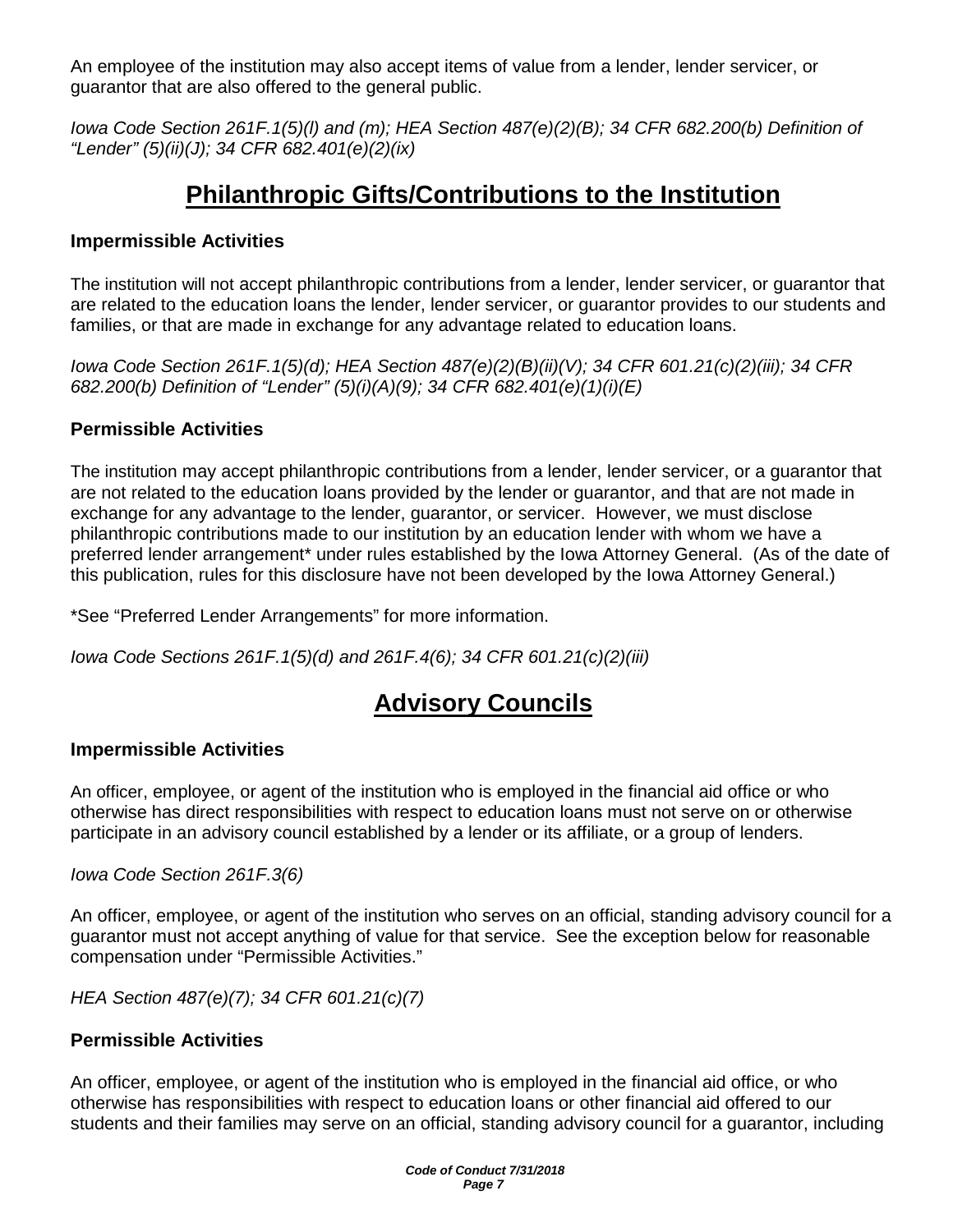an Iowa College Student Aid Commission advisory council or task force, and be compensated for reasonable expenses incurred in that service.

Expenses are considered reasonable if they meet the standards of and are paid according to a State government reimbursement policy that governs the entity offering reimbursement. If no State government reimbursement policy applies to the entity which offers reimbursement, expenses are reasonable if they meet the standards of and are paid according to applicable Federal cost principles.

### *34 CFR 601.21(c)(7); 34 CFR 668.16(d)(2)(ii); 34 CFR 682.401(e)(2)(vi)*

An officer, employee or agent of the institution may respond to any lender who seeks advice from the institution or groups of institutions by telephone, electronically, or in a meeting, about improving products or services for borrowers. However, the institution may not accept any gift or compensation for responding to the lender including, but not limited to, transportation, lodging, or related expenses.

*Iowa Code Section 261F.3(6)*

### **Boards of Directors**

### **Impermissible Activities**

#### *Lender, Lender Servicer, and Guarantor*

An employee or agent of the institution who is employed in the financial aid office must not serve on or otherwise participate in the board of directors of a lender, lender servicer, or guarantor.

An employee or agent of the institution who is not employed in the financial aid office but who has responsibility with respect to education loans must not serve on or otherwise participate in the board of directors of a lender, lender servicer, or guarantor, unless we have a written conflict of interest policy.

This institution has a written conflict of interest policy for this purpose. See below under "Permissible Activities" for more information about the content of that policy.

*Iowa Code Sections 261F.3(7)(a)(1) and (2); 34 CFR 601.21(c)(3)(i) and (ii)*

#### *Institutional Boards of Directors or Trustees*

No officer, employee, or agent of a lender, lender servicer, or guarantor may serve on this institution's board of directors or trustees, unless we have a written conflict of interest policy.

This institution has a written conflict of interest policy for this purpose. See below under "Permissible Activities" for more information about the content of that policy.

*Iowa Code Sections 261F.3(7)(a)(3) ; 34 CFR 601.21(c)(3)(iii)*

### **Permissible Activities**

#### *Lender, Lender Servicer, and Guarantor*

An employee or agent of the institution who is not employed in the financial aid office and who has no responsibility with respect to education loans may serve unrestricted and be compensated for service on the board of directors of a lender, lender servicer, or guarantor.

*Code of Conduct 7/31/2018* An employee or agent of the institution who is not employed in the financial aid office but who has responsibility with respect to education loans may serve on the board of directors of a lender, lender servicer, or guarantor, and be compensated for that service, if the institution has a written conflict of

*Page 8*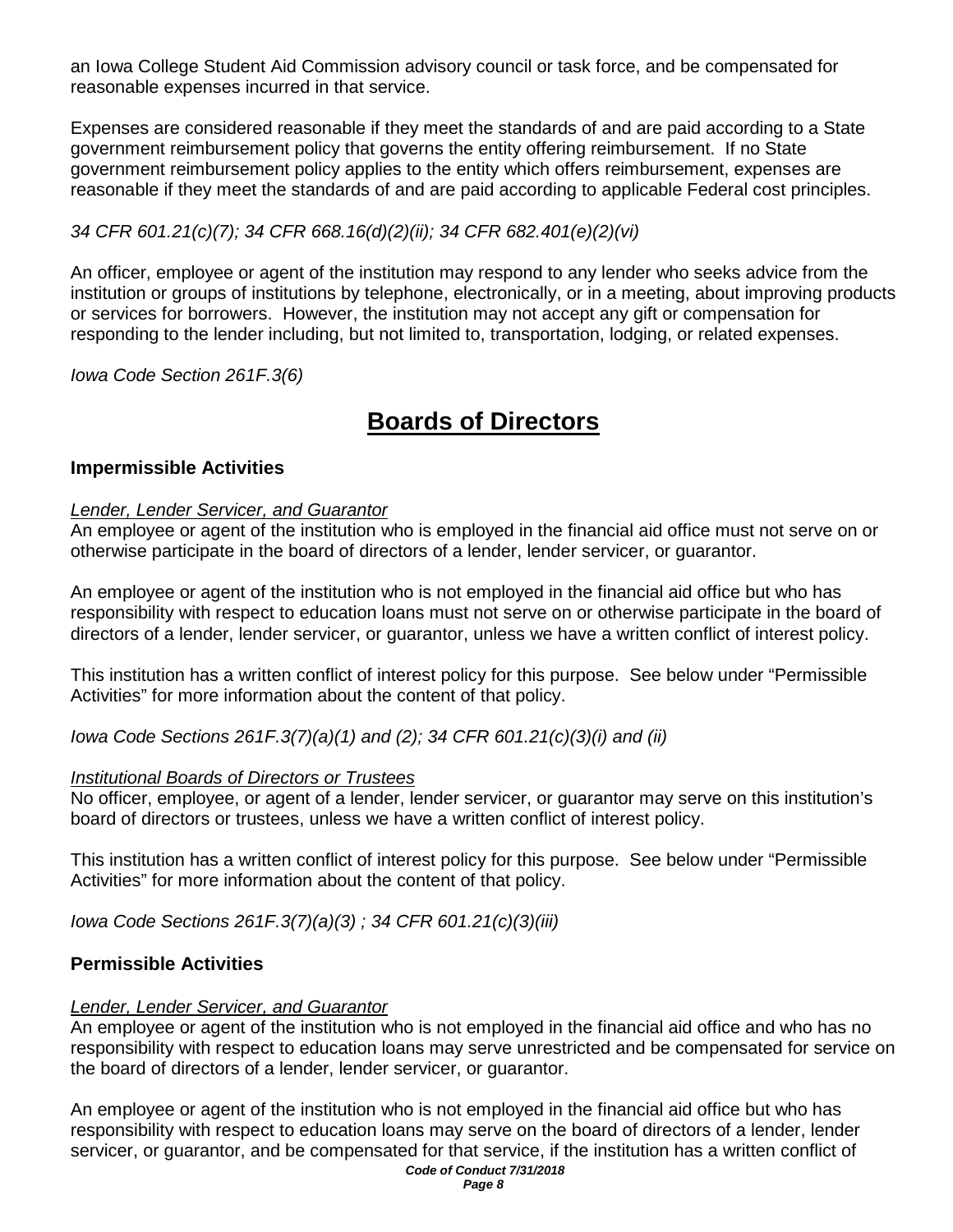interest policy. Our conflict of interest policy specifies that an officer or agent of the institution who is serving on such a board of directors must not participate in any decision of the board with respect to any transaction regarding education loans.

*Iowa Code Section 261F.3(7)(a)(1) and (2); 34 CFR 601.21(c)(3)(i)*

### *Institutional Board of Directors and Trustees*

The institution may permit an officer, employee, or agent of a lender, lender servicer, or a guarantor to serve as a member of our board of directors or trustees if we have a written conflict of interest policy. The institution has a conflict of interest policy for this purpose. Our conflict of interest policy includes all the following:

- A prohibition against the participation of such a member in any decision regarding education loans offered to our students or their families,
- Procedures to be followed when such a member's personal or business interests in education loans may be advanced by an action of the board of directors or trustees, and
- A prohibition against the participation of such a member in any decision to approve any transaction where such conflicting interests may be advanced.

*Iowa Code Sections 261F.3(7)(a)(3) ; 34 CFR 601.21(c)(3)(iii)*

# **Bundling of Private Loans**

### **Impermissible Activities**

The institution's financial aid staff will not bundle (i.e., package) a private education loan in a student's financial aid award, except under certain conditions. See "Permissible Activities" below for more information about acceptable conditions for private loan bundling.

*Iowa Code Section 261F.5(2)*

### **Permissible Activities**

The institution's financial aid staff may bundle (i.e., package) a private education loan in a student's financial aid award under any one of the following conditions:

- The borrower is ineligible for additional funding
- The borrower has exhausted the limits of his or her eligibility for Title IV loans (Federal Perkins, Stafford, and, as applicable, parent or Grad PLUS)
- The borrower has not filled out a Free Application for Federal Student Aid (FAFSA)
- The borrower does not desire, or refuses to apply for, a Title IV loan (including a parent PLUS loan)

The bundling of a private education loan will be clearly and conspicuously disclosed to the borrower, in a manner that distinguishes them from loans made under Title IV of the HEA, prior to the borrower's acceptance of the financial aid package.

*Iowa Code Section 261F.5(2) ; 34 CFR 601.11(c)*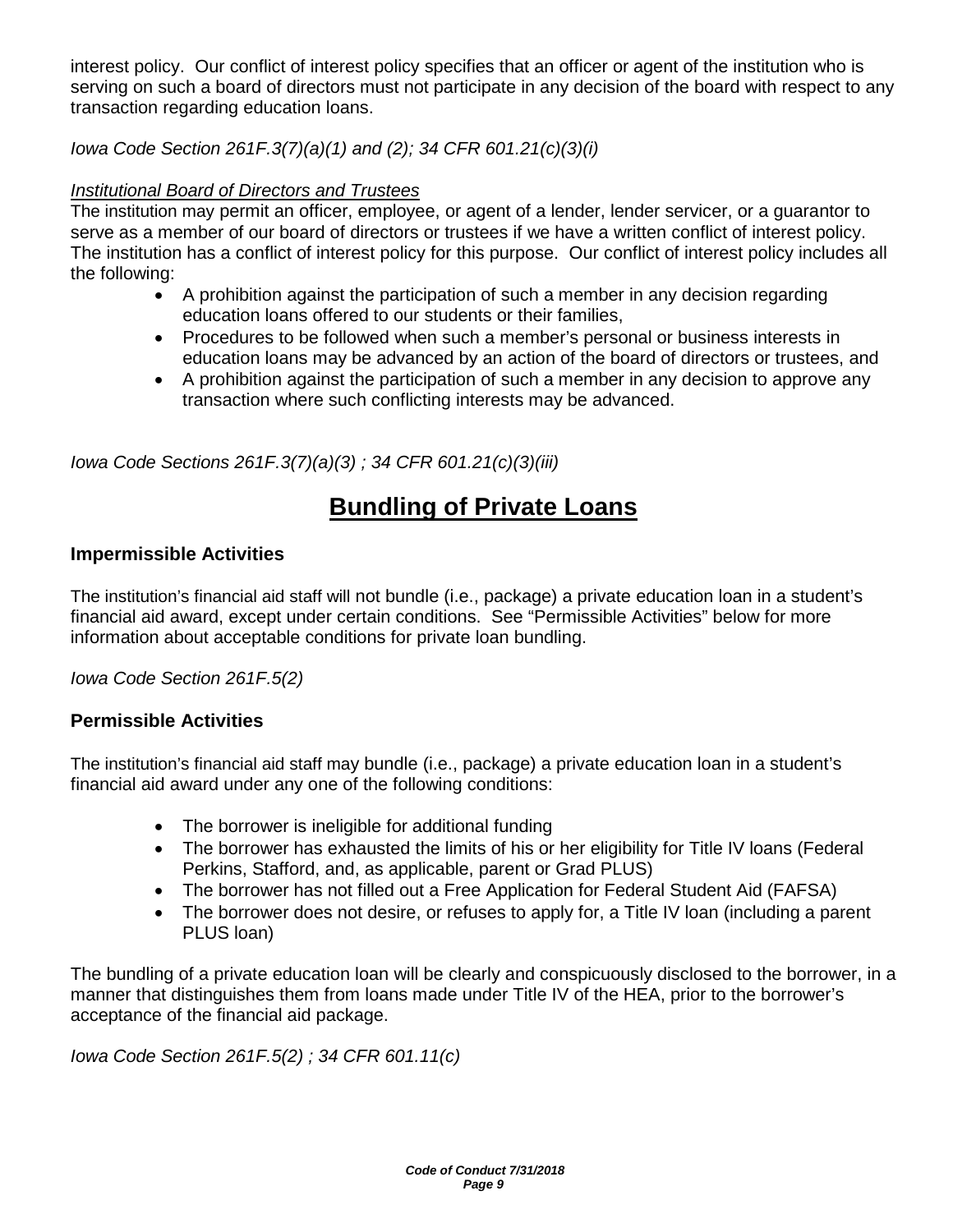# **Choice of Lender**

### **Impermissible Activities**

Regardless of whether this institution maintains a preferred lender arrangement for education loans, our financial aid office will not:

- Refuse to certify or delay certification of an education loan based on a borrower's selection of a lender or guarantor
- Assign a first-time borrower's education loan to a particular lender through award packaging or other methods

*34 CFR 601.21(c)(4)*

# **Consulting and Contractual Arrangements**

### **Impermissible Activities**

An officer, employee, or agent of the institution who is employed in the financial aid office or who otherwise has responsibilities with respect to education loans will not accept from any lender or its affiliate any fee, payment, or other financial benefit as compensation for any type of consulting arrangement or other contract to provide services to or on behalf of the lender. A prohibited financial benefit includes the opportunity to purchase stock.

*Iowa Code Section 261F.3(3) ; 34 CFR 601.21(c)(3)*

### **Permissible Activities**

An officer, employee, or agent of the institution who is not employed in the financial aid office and who has no responsibilities with respect to education loans may accept compensation from a lender for a consulting arrangement or other contract to provide services to or on behalf of a lender.

*Iowa Code Section 261F.3(3); 34 CFR 601.21(c)(3)*

### **Loan Counseling**

### **Permissible Activities**

The institution may request and accept services from a lender or guarantor in conducting initial (i.e., entrance) and exit loan counseling for our students (including in-person counseling or on-line counseling resources), provided:

- Institutional staff is in control of the counseling. To be considered "in control of the counseling," staff must review and approve the content of the counseling and provide oversight over how the counseling is conducted.
- The lender or guarantor does not promote a specific lender's products or services.

Counseling materials that the institution accepts from a lender or guarantor must disclose the identity of the entity that assisted in preparing or providing the materials and must not be used to promote the lender's or guarantor's education loan or other products. A guarantor's materials may promote benefits provided under other federal and state programs that the guarantor administers.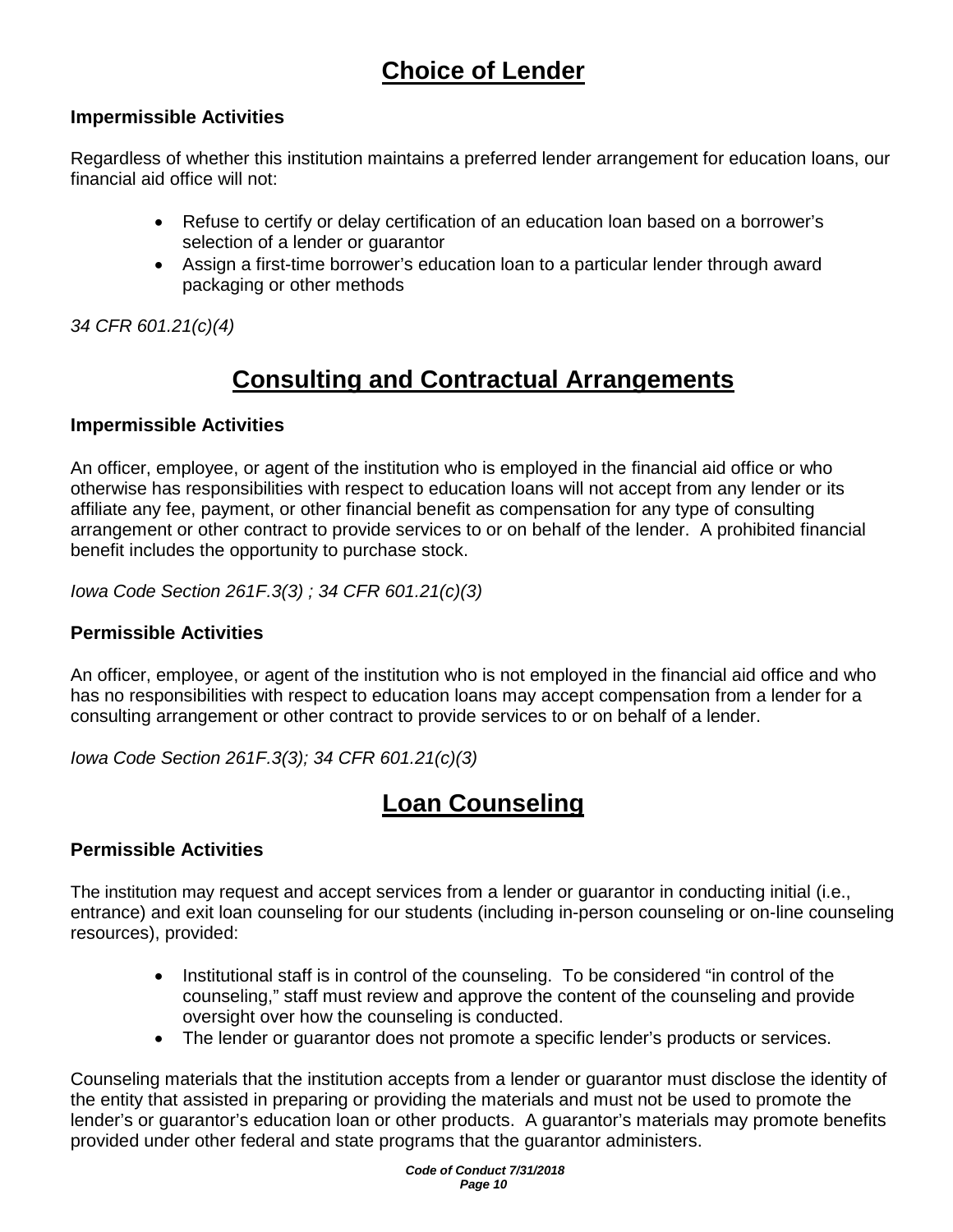*Iowa Code Section 261F.4(5)(a); 34 CFR 601.21(c)(2)(iii)(D); 34 CFR 601.21(c)(6)(ii); 34 CFR 682.200(b) Definition of "Lender" (5)(i) (10) and (5)(ii)(B); 34 CFR 682.401(e)(2)(i); Federal Register dated October 28, 2009, p. 55631*

# **Loan Terms and Conditions**

### **Impermissible Activities**

The institution will not request or accept from any lender an offer of funds to be used for private education loans, including funds for an opportunity pool loans (see the separate definition of opportunity pool loans below), in exchange for the institution's promise to provide the lender with any of the following:

- A specified number of education loans
- A specified education loan volume
- A preferred lender arrangement

### *34 CFR 601.21(c)(5)*

The institution will not place a lender on a preferred lender list (PLL) or provide that lender with preferred placement on the PLL, in exchange for benefits the lender provides to the institution or to our students in connection with a different type of loan.

*Iowa Code Section 261F.6(4)*

#### *Opportunity Pool Loans*

An opportunity pool means a private education loan made by a lender to a student attending this institution or a student's family member that this institution guarantees in any manner or that involves the institution directly or indirectly paying points, premiums, payments, additional interest, or other financial support to the lender for the purpose of that lender extending credit to the borrower.

*Iowa Code Section 261F.3(5) ; 34 CFR 601.21(c)(5)(ii)*

### **Permissible Activities**

The institution may solicit or accept from any lender an offer of funds to be used for private education loans (including opportunity pool loans), if it is **not** provided in exchange for a promise that the institution will deliver to the lender a specified number of loans or loan volume, or place that lender on the institution's preferred lender list.

*Iowa Code Section 261F.3(5); HEA Section 487(e)(5); 34 CFR 601.21(c)(5)(ii)*

The institution may solicit and accept the following favorable education loan terms and conditions on behalf of our student and parent borrowers:

- A reduced origination fee
- A reduced interest rate
- Payment of the federal default fee on a Stafford or PLUS loan made under the FFELP (Note: Federal law prohibits the making of new loans under the FFELP effective July 1, 2010)
- Benefits offered to a borrower under a repayment incentive program that requires, at minimum, one or more scheduled payments to receive or retain the benefit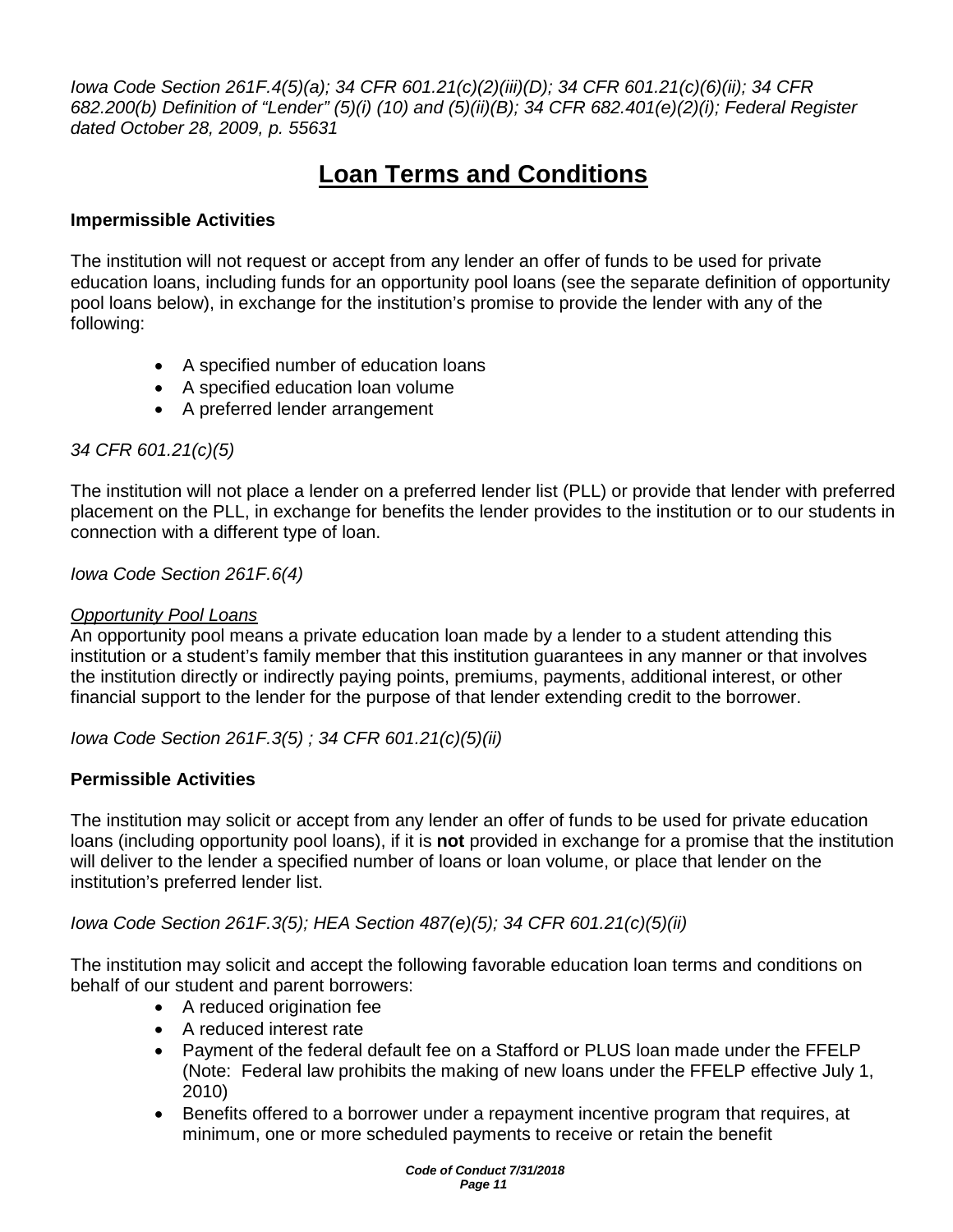- Benefits under a loan forgiveness program for public service or other targeted purposes approved by:
	- The Iowa Attorney General for a private loan forgiveness program
	- The U.S. Department of Education for a federal loan forgiveness program

An *employee* of the institution may accept favorable terms, conditions, and borrower benefits on an education loan if the terms, conditions, and benefits on the employee's loan are comparable to those provided to all our students.

*Iowa Code Section 261F.1(5); 34 CFR 601.21(c)(2)(iii)(C); 34 CFR 682.200(b) definition of lender (5)(ii)(I);* 

### **Meals, Refreshments, and Receptions**

#### **Impermissible Activities**

See the definition of "Gift" for information about cases when meals, refreshments, or other hospitality is considered a prohibited gift.

#### **Permissible Activities**

The institution's employees and agents may accept from any lender or guarantor food and refreshments that are reasonable in cost and are offered as an integral part of a training session or conference that is designed to contribute to the professional development of our employees or agents. The food and refreshment sponsored by the lender or guarantor must be offered to all who attend the training session or conference.

Our employees and agents may attend a lender- or guarantor-sponsored reception for which food and refreshments are provided, so long as the reception is a general gathering that is held in conjunction with a training session or conference and is open to all attendees.

In addition, the institution's employees and agents may accept from a guarantor food and refreshments that are reasonable in cost and provided in connection with other workshops and forums the agency uses to fulfill its guaranty agency responsibilities.

*Iowa Code Section 261F.1(5)(b); HEA Section 487(e)(2)(B)(ii)(II); 34 CFR 601.21(c)(2)(iii)(B); Federal Register, Vol. 72, No. 211, November 1, 2007, p. 61981*

### *Prudent Person Test*

Employees of the institution who participate in the planning of a student-aid related training session or conference will ensure that food and refreshments sponsored by a lender or guarantor is reasonable in cost by applying the "prudent person test." In other words, the cost per person for the sponsored event must not exceed the cost that would be incurred by the prudent person under the circumstances at the time the decision was made to incur the cost. The burden of proof will be, in part, on event managers to show that costs are consistent with the normal per-person cost of the event.

*November 1, 2007, Federal Register, Vol. 72, No. 211, p. 61981*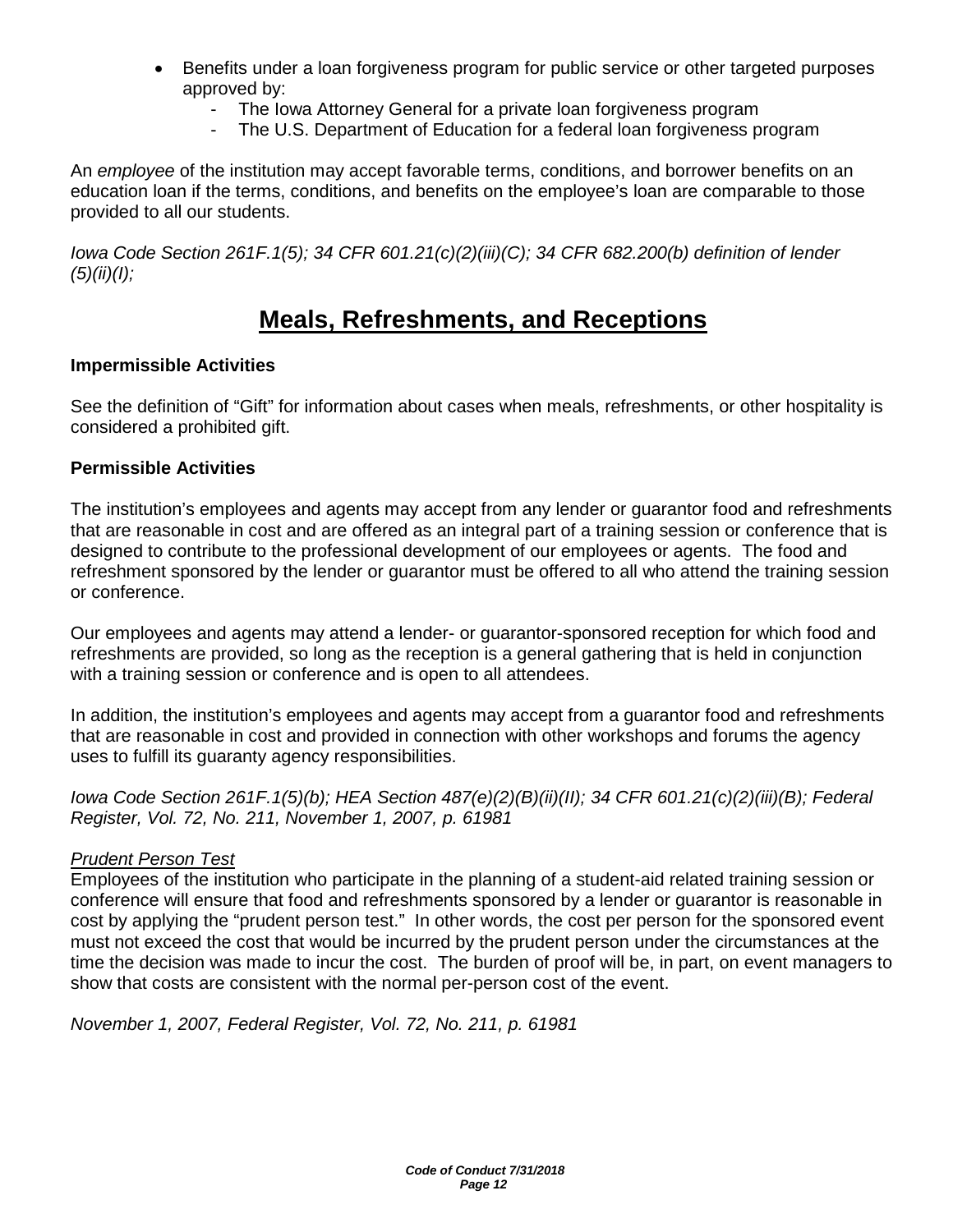# **Misleading Identification of Institutional Employees**

#### **Impermissible Activities**

The institution will not permit a lender's or guarantor's employee or agent to be identified as an institutional employee, representative, or agent.

*Iowa Code Section 261F.4(2)*

### **Payment of Education Loan Costs**

#### **Permissible Activities**

The institution may make principal or interest payments on an education loan to lower costs for our borrowers.

#### *Impact on Our Cohort Default Rate*

If an owner, agent, contractor, employee, or other entity or individual affiliated with the institution makes a payment to prevent default on a Stafford loan, or a Consolidation loan that repaid a Stafford loan, during the period for which our cohort default rate is calculated, that loan is considered to be in default and counts against our cohort default rate notwithstanding the payment.

*Iowa Code Section 261F.3(7)(b); 34 CFR 668.183(c)(1)(iii); USDE Cohort Default Rate Guide, Chapter 2, p. 2-1.9*

### **Preferred Lender Arrangements**

#### *Definition*

A preferred lender arrangement is an arrangement or agreement between the institution or an institution-affiliated organization\* and a lender that provides education loans to our students and their families in which we or our affiliated organization recommends, promotes, or endorses the lender's education loan product.

There are two conditions that must be met for a preferred lender arrangement to exist between a lender and this institution or an institution-affiliated organization\*:

- A lender provides or issues education loans to our students or their families, and
- We, or an institution-affiliated organization\*, recommends, promotes, or endorses the lender's education loan products.

A preferred lender arrangement does not require a written or verbal agreement, nor is a preferred lender arrangement confined to only cases in which the lender is included on a preferred lender list.

*Iowa Code Section 261F.1(8); 34 CFR 601.2; Federal Register dated July 28, 2009, p. 37436; Federal Register dated October 28, 2009, p. 55630*

A preferred lender arrangement does **not** include any of the following:

- Federal Direct loans
- Federal Perkins loans

*Iowa Code Section 261F.1(8)*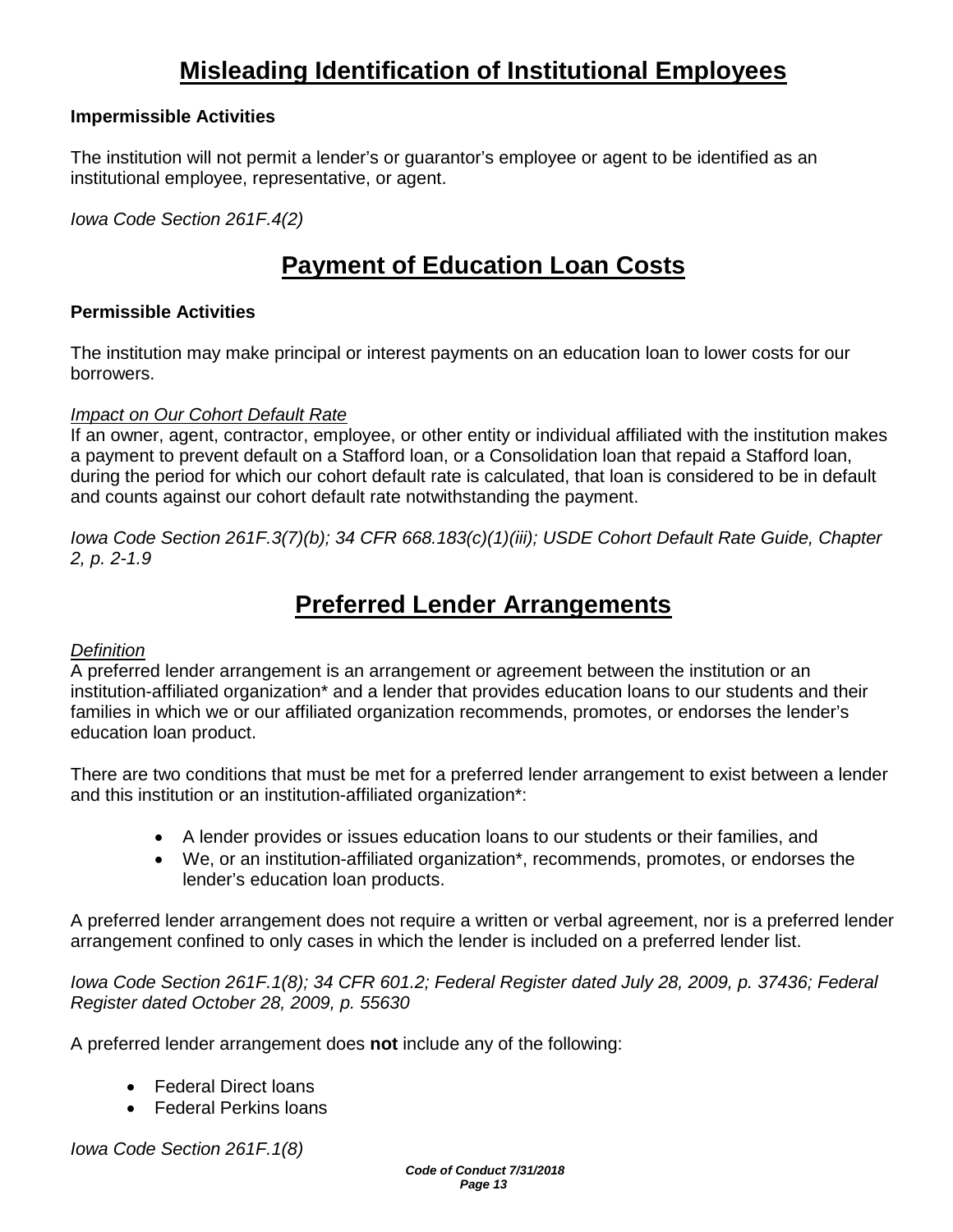The identity of any private lender with whom the institution or an institution-affiliated organization\* have a preferred lender arrangement will be displayed on all information and documentation related to the lender's loans.

*34 CFR 601.12(b)*

For any year in which the institution has a preferred lender arrangement, we will annually compile and make available for students attending the institution and their families a list of the specific education loan lenders that the institution recommends, promotes, or endorses.

*34 CFR 668.14(b) (28)*

See "Introduction" for more information about an "institution-affiliated organization."

# **Preferred Lender Lists**

### *(Applicable to the institution, an any institution-affiliated organization\*, that has a preferred lender arrangement for education loans.)*

A preferred lender list (PLL) is a list of education loan lenders which the institution recommends, promotes, or endorses, and with which we have a preferred lending arrangement.

### **Impermissible Activities**

The institution's PLL will not include less than three unaffiliated lenders (see the paragraph immediately below for an exception). For this purpose, a lender is affiliated with another lender if any of the following applies:

- The lenders are under the ownership or control of the same entity or individuals
- The lenders are wholly or partly owned subsidiaries of the same parent company
- The directors, trustees, or general partners, or individuals exercising similar functions, of one of the lenders constitute a majority of the persons holding similar positions with the other lender

### *Iowa Code Sections 261F.1(9) and 261F.6(1)(b)*

If we initially meet the preferred lender list requirement of including a minimum of three unaffiliated lenders, we may be later notified that one or more of those lenders has decided to discontinue making loans to our students and parents. The USDE and the Iowa Attorney General will take such circumstances, over which we have no control, into consideration in determining our compliance with the requirement that we maintain at least three unaffiliated lenders on our preferred lender list.

### *U.S. Department of Education Dear Colleague Letter GEN-08-06*

A PLL will not include lenders that have offered, or have offered in response to our solicitation, financial or other benefits to the institution in exchange for inclusion on the PLL, or a promise that the institution or its students will send a certain number of loan applications to the lender.

*Iowa Code Sections 261F.6(1)(c)*

Our financial aid office will not use a PLL to do any of the following: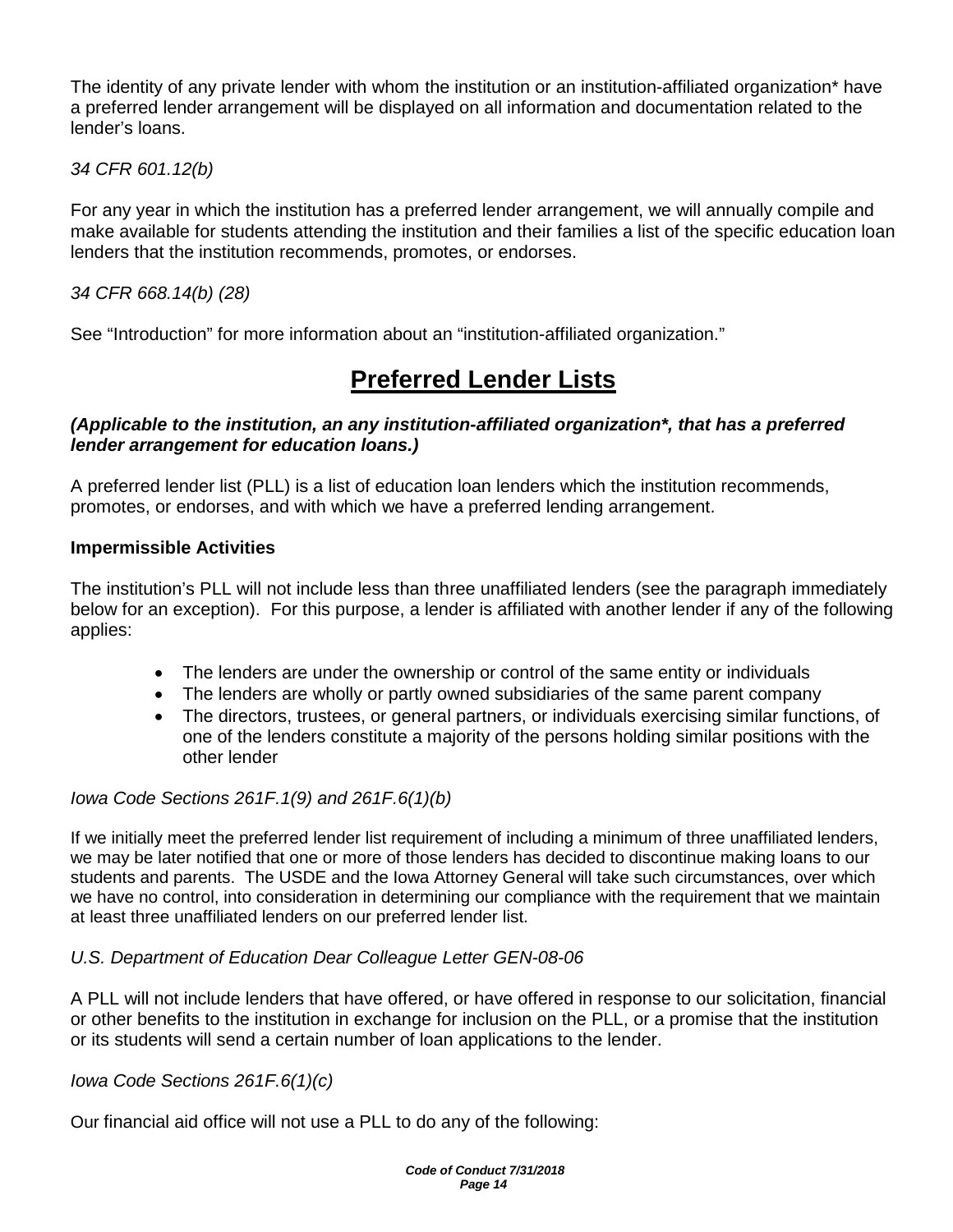- Require a prospective borrower to use a lender on our PLL
- Deny or otherwise impede a borrower's choice of lender
- Assign a first-time borrower's loan to a particular lender through award packaging or other methods
- Refuse to certify a loan or cause unnecessary certification delays for a borrower who selects a lender that does not appear on our PLL

*Iowa Code Sections 261F.6(1)(a) and 261F.6(2)(c), (d), and (e); 34 CFR 601.10(d)(1)(iii); 34 CFR 601.10(d)(5); 34 CFR 601.21(c)(4)*

# **Preferred Lender List Alternatives**

### **Permissible Activities**

The institution's financial aid office is not required to maintain a preferred lender list for education loans and is permitted to provide no information to education loan borrowers about lenders.

Other acceptable alternatives to a preferred lender list appear below. These alternatives are not considered a preferred lender list or preferred lending arrangement:

- If the institution desires to compile a preferred lender list but is unable to identify at least three unaffiliated lenders that will make loans to its students or parents sufficient to meet the requirements of a preferred lender list, we may provide the names of all the lenders that have indicated that they would provide loans to our students and their parents. In providing this information, we will make it clear that we do not endorse the lenders and provide a clear statement that the borrower may choose to use any lender that will make loans to the borrower for attendance at this institution.
- We may provide a neutral, comprehensive list of lenders that have made loans to our students or parents in the past three to five years (or some other period) and that have indicated that they would continue to make loans to our students. We may provide contact information for the lender, and comparative information about the terms and conditions of loans offered by the lender. We will not provide any additional information about the lender, including, for example, the percentage of loans made to our students by a particular lender. We will make it clear that we do not endorse the lenders, and that the borrower can choose to use any lender that will make loans to the borrower for attendance at this institution.
- We may refer a prospective private education loan borrower to a Web site developed by a third party that contains a neutral, comprehensive list of private education lenders and the loan products each lender offers. We will ensure that the list provided on such a Web site is broad in scope, does not endorse or recommend any of the lenders on the list and the lenders on the list do not either pay the third party who maintains the Web site for placement on the list or pay the third party a fee based on any loan volume generated.

*U.S. Department of Education Dear Colleague Letter GEN-08-06; Federal Register, Vol. 74, No. 207, October 28, 2009, p. 55630.*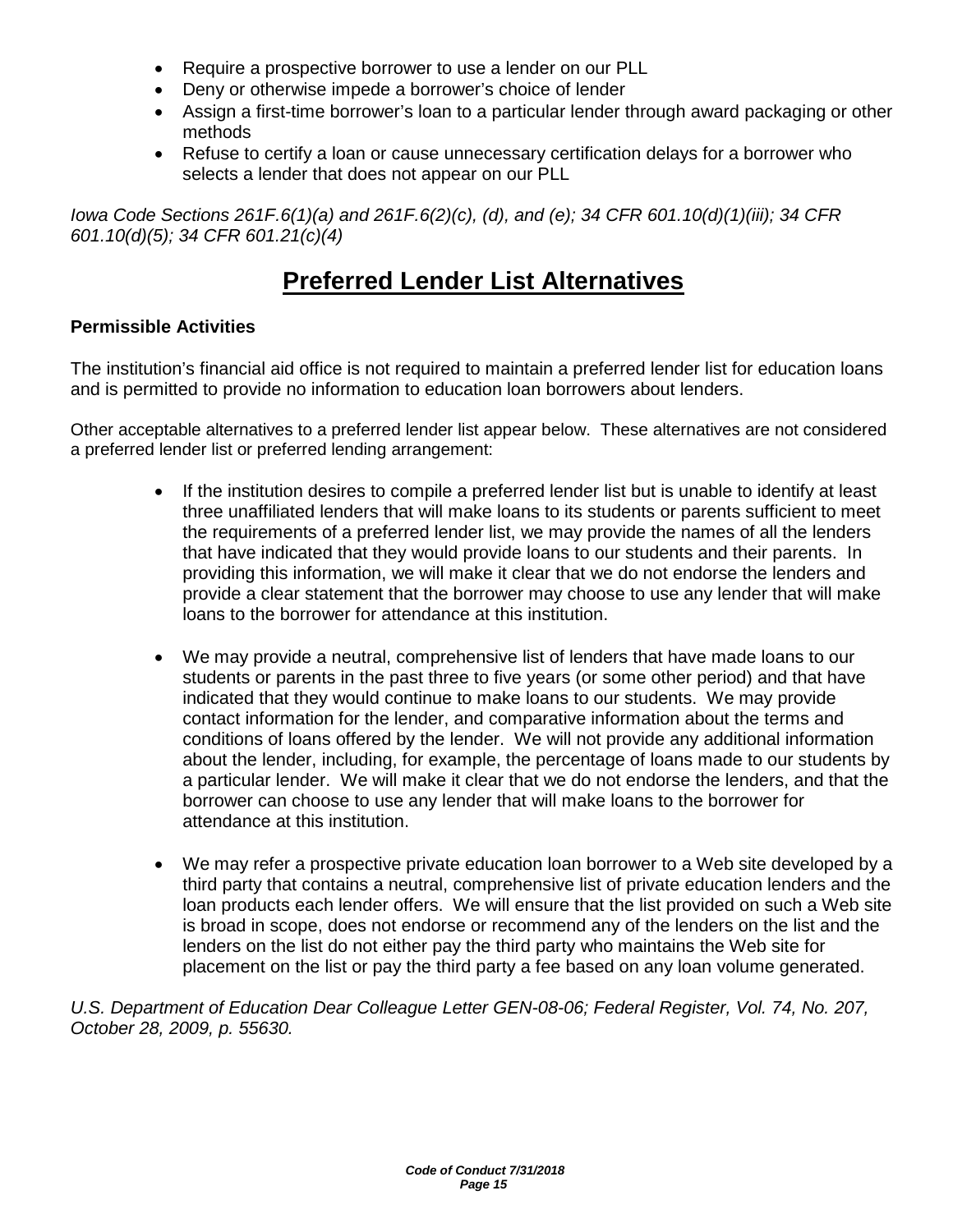## **Publications**

#### **Impermissible Activities**

The institution will not permit a lender with which it has a preferred lender arrangement\* to prepare any of our materials related to education loans, with exceptions permitted by law and noted below under "Permissible Activities."

\*See "Preferred Lender Arrangements" for more information.

*Iowa Code Section 261F.4(3) and (5)(a)*

The institution will not permit a lender or guarantor to print and distribute our catalogue and other noncounseling or non-student financial aid-related materials at reduced or no cost.

*34 CFR 682.200(b) definition of lender (5)(iii)(C); 34 CFR 682.401(e)(3)(iii)*

We will not permit a lender to use our name, emblem, mascot, logo, other words, pictures or symbols readily identified with the institution in the marketing of private education loans to our students or parents in a way that implies that the institution endorses the lender's private education loans or that the loan is offered or made by this institution. We may allow the use of our name if it is part of the lending institution's name.

*Iowa Code Section 261F.4(4) ; 34 CFR 601.12(a)*

#### **Permissible Activities**

The institution may request and accept, free of charge, student aid, financial literacy, debt management, default prevention, or default aversion materials and publications from a lender or a guarantor. We may also request and accept initial (i.e., entrance) and exit loan counseling materials and services from any lender or guarantor (see "Loan Counseling" for additional information).

*Iowa Code Sections 261F.1(5)(a) and 261F.4(5)(a); 34 CFR 601.21(c)(2)(iii)(A) and (D); 34 CFR 601.21(c)(6)(ii)*

### **Revenue-Sharing Arrangements**

#### **Impermissible Activities**

The institution or an agent of the institution will not solicit or accept a fee, revenue- or profit-sharing, or other material benefit provided by a lender that issues education loans to our students or their families in exchange for the institution recommending the lender or the lender's education loan products.

*Iowa Code Sections 261F.1(11) and 261F.3(4); 34 CFR 601.21(c)(1)*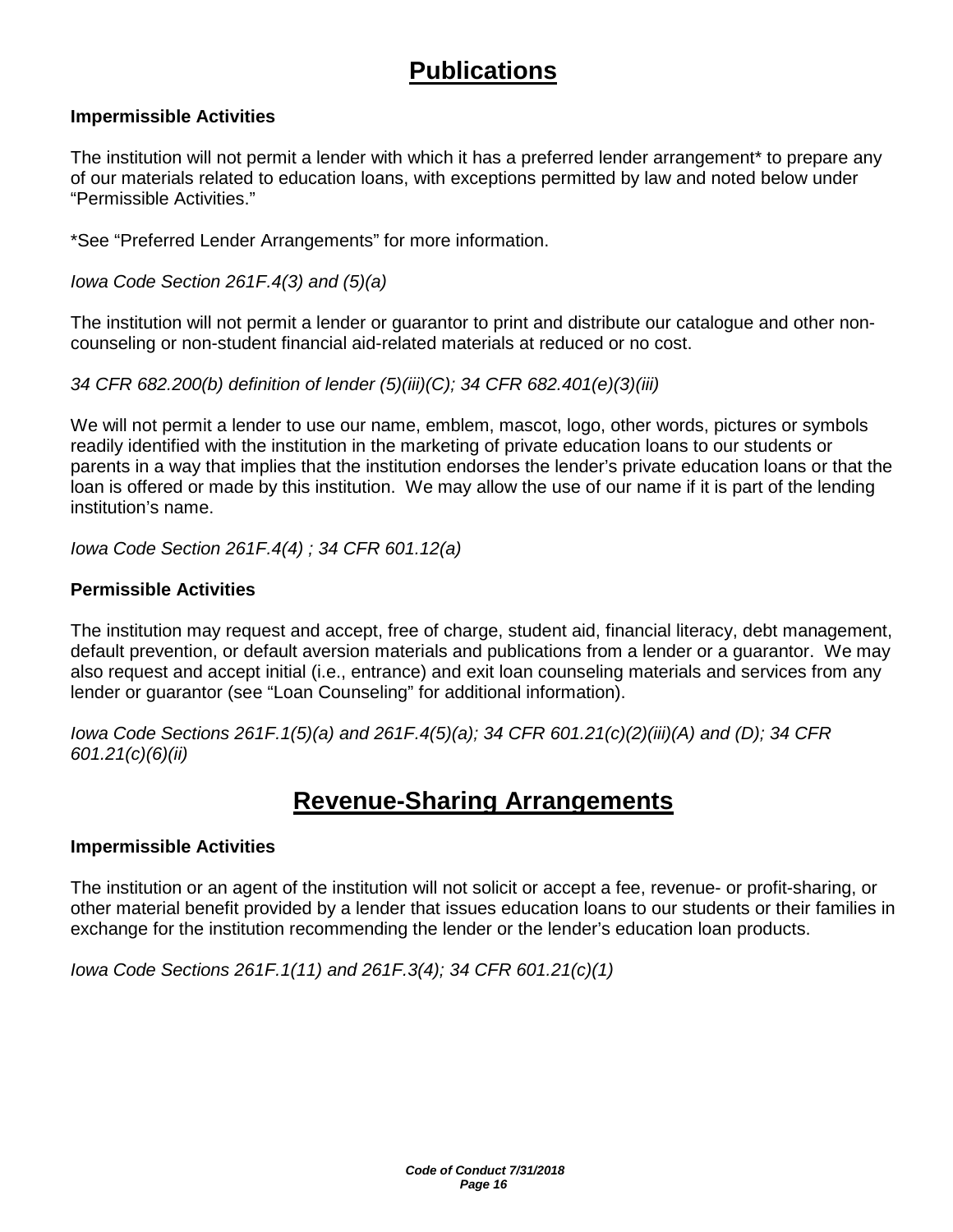# **Staffing Assistance**

#### **Impermissible Activities**

The institution will not permit any lender to staff our financial aid offices or call center, except on a shortterm, non-recurring, emergency basis.

*Iowa Code Section 261F.4(5)(b) ; 34 CFR 601.21(c)(6)*

The institution will not permit a guarantor to staff our financial aid offices or call center under any circumstances.

*HEA Section 428(b)(3)(C)* 

#### **Permissible Activities**

The institution may permit a lender to staff our financial aid offices or call center on a short-term, nonrecurring, emergency basis.

For this purpose, "emergency" is defined as:

- A State-designated natural disaster
- A Federally-declared natural disaster (identified by the Federal Emergency Management Agency on its website at [www.fema.gov\)](http://www.fema.gov/)
- A Federally-declared national disaster
- Another localized disaster or emergency approved by the Iowa Attorney General and the USDE

*Iowa Code Sections 261F.4(3) and 261F.4(5)(b); 34 CFR 601.21(c)(6)(iii)*

### **State Education Grants, Scholarships, & Financial Aid Funds**

#### **Permissible Activities**

The institution may accept Iowa grants, scholarships, and other state-based financial aid funds administered by the Iowa College Student Aid Commission under Iowa Code Chapter 261.

*Iowa Code Section 261F.1(5)(e) ; 34 CFR 601.21(c)(2)(iii)(F)*

### **Student Aid Related Programs**

#### **Permissible Activities**

The institution may request and accept from any lender or guarantor standard materials, activities, and programs, including workshops and training, related to student aid outreach, financial literacy, debt management, default prevention and aversion, or educational counseling that are designed to improve the lender or guarantor's services.

The lender or guarantor that provides any materials to us must disclose its identity in the materials that it assists in preparing or providing, and the lender's or guarantor's materials must not promote its student loan or other products. A guarantor may promote benefits provided under other Federal or State programs the guarantor administers.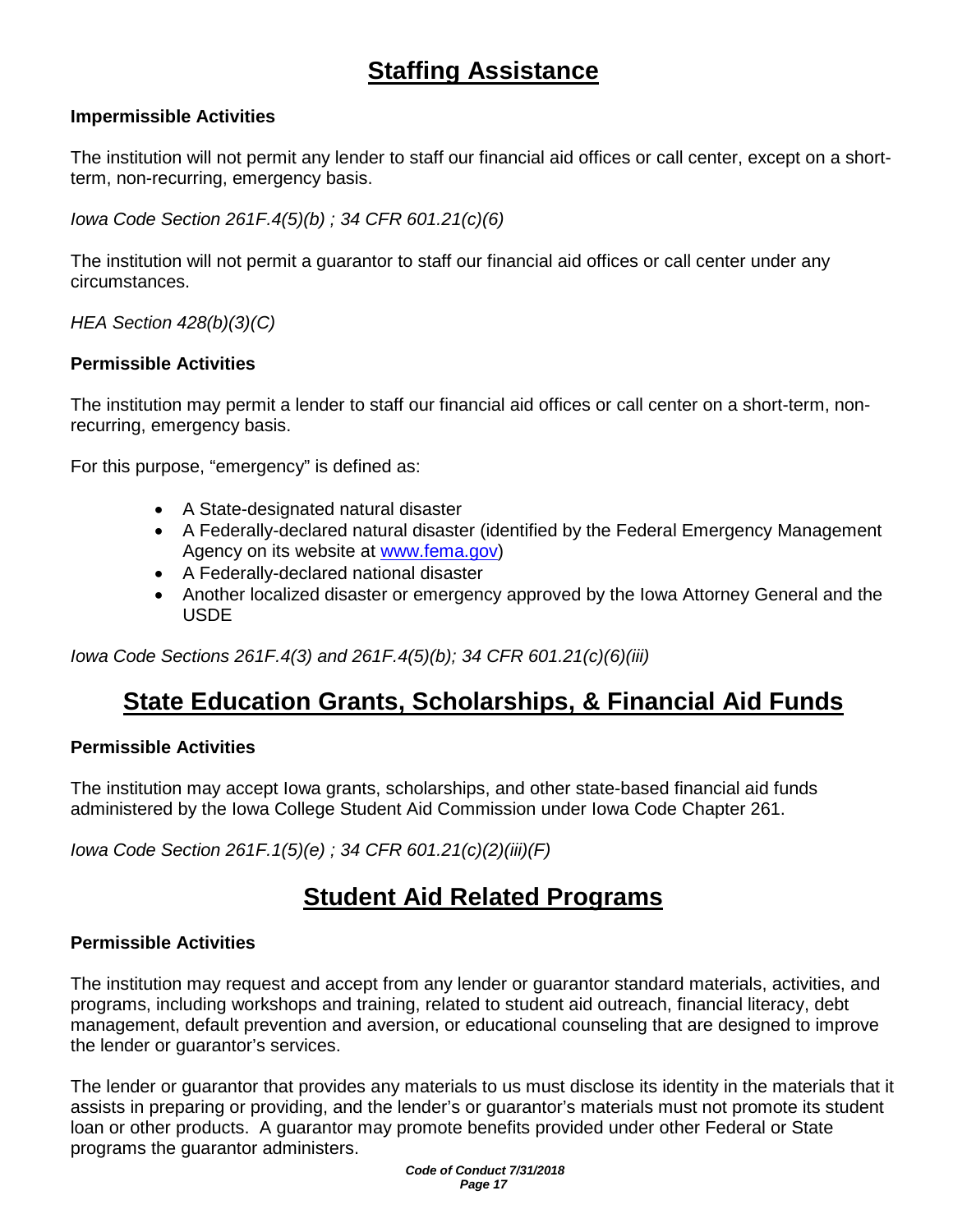The institution may also accept services that a guarantor must perform to meet its obligations to administer other Federal and State education programs.

*Iowa Code Section 261F.1(5)(a) and 261F.4(5)(a); 34 CFR 601.21(c)(2)(iii)(A); November 1, 2007, Federal Register, Vol. 72, No. 211, pp. 61982*

# **Technology**

### **Impermissible Activities**

The institution and its affiliated organization(s) will not accept from a lender or a guarantor either of the following at below market rental or purchase cost:

- Computer hardware
- Computer software that is unrelated to education loan processing or financial aid

*Iowa Code Section 261F.1(5)(f); HEA Section 435(d)(5); 34 CFR 682.200(b) Definition of "Lender" (5)(iii); 34 CFR 682.401(e)(3)(iii)*

The institution will not accept free data transmission services from any lender or guarantor that is unrelated to electronic loan processing or, for federal student loans, student status confirmation data.

*Iowa Code Section 261F.1(5)(f); 34 CFR 682.200 Definition of "Lender "(b)(5)(ii)(D); 34 CFR 682.401(e)(2)(vii)*

### **Permissible Activities**

The institution may accept, free of charge, any of the following from a lender or a guarantor:

- Financial aid related software
- Loan processing data transmission services
- A toll-free telephone number to obtain information about education loans

The institution may also accept free student status confirmation data processing services for federal student loans from a lender or guarantor.

*Iowa Code Section 261F.1(5)(f); 34 CFR 682.200(b) Definition of "Lender" (5)(iii)(C); 34 CFR 682.401(e)(3)(iii)*

# **Training**

### **Impermissible Activities**

The institution and an institution-affiliated organization will not accept payment of training or conference registration, travel or lodging costs from any lender or guarantor.

*Iowa Code Section 261F.1(5) ; 34 CFR 601.21(c)(2)(ii)*